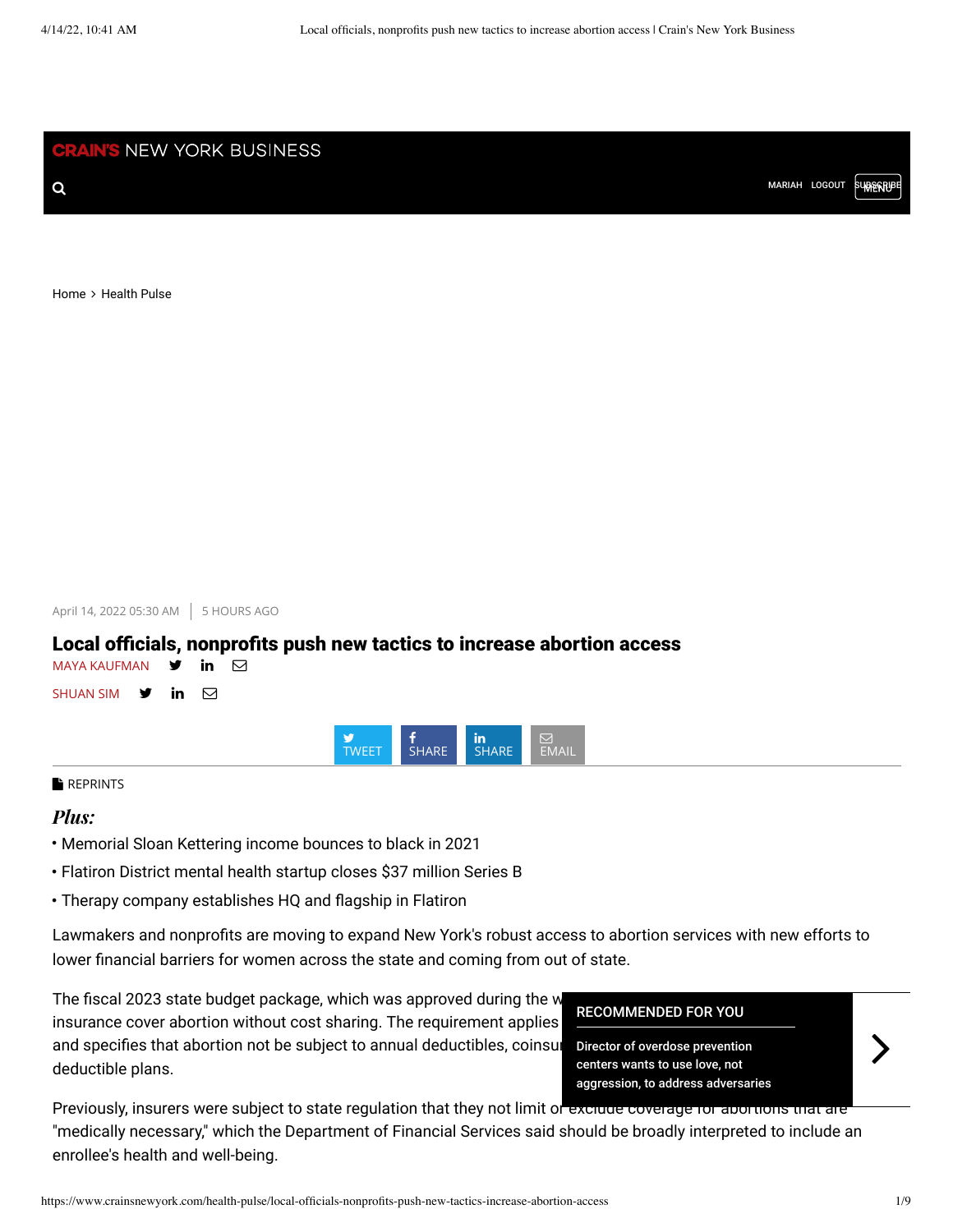The regulation barred cost sharing only for in-network and medically necessary abortions, with the exception that services might be subject to an annual deductible for enrollees on high-deductible plans.

Assemblywoman Jessica González-Rojas of Queens, who sponsored the abortion-coverage bill that was then folded into the budget package, said that still left the question of coverage up to insurers.

"We don't want an insurance bureaucrat determining when and how someone decides to carry their pregnancy to term or not," González-Rojas said.

Advocates said the state still has more work to do to fill gaps in abortion access.

González-Rojas said she and her colleagues are turning their attention to legislation that would establish an abortion access fund, which New Yorkers could choose to pay into by listing a contribution amount on their income-tax return. (Contributions would not reduce the amount of state tax they owe.)

The money would go toward the operational and programmatic expenses, including medical services and logistical costs, of nonprofits that support people in need of abortion services.

As public officials push for greater access to abortion, private nonprofit organizations are doing their part. Tuesday, as Oklahoma Gov. Kevin Stitt signed a bill banning abortions in the Sooner State except in medical emergencies, the New York Society for Ethical Culture, a nonprofit promoting humanist philosophy, said it had to ramp up its outreach efforts.

"There has been a rise of antichoice legislation. That made us realize we had to do something," said Nori Rost, leader of the society, also known as Ethical NYC.

The organization has been planning to launch a program to help people from states where abortion is outlawed to travel to New York and receive services here. Ethical NYC, located on the Upper West Side, intends to use its overnight shelter for the initiative; if there is no room in its eight-bed space, it might offer hotel vouchers.

Ethical NYC now intends to launch its program by June and has earmarked starter funds from its endowment, Rost said. There will be a fundraiser as well, she said, and the society is meeting with stakeholders next Thursday to develop a more comprehensive strategy.

"We're planning for the local Planned Parenthood chapter to provide the needed services, along with interested private doctors," Rost said. Ethical NYC also plans to reach out to City Council member Gale Brewer and the mayor's office for support, along with any other nonprofit that wants to join in.

Beyond New York, Ethical NYC has started the ball rolling with the Ethical Society of Austin, Texas, and will be liaising with similar humanist organizations in affected states, Rost added.

"The law that passed in Texas was an alarming wake-up call for us to spring to action," she said. "The situation has gotten worse since." —Maya Kaufman and Shuan Sim

# Memorial Sloan Kettering income bounces to black in 2021

With improved operating revenues in 2021, Memorial Sloan Kettering Ca year following its losses in 2020, according to financial results filed Tues

[RECOMMENDED FOR YOU](https://www.crainsnewyork.com/health-pulse/director-overdose-prevention-centers-wants-use-love-not-aggression-address-adversaries)

Director of overdose prevention centers wants to use love, not aggression, to address adversaries

Total operating revenues for the Upper East Side institution grew 18% to ... <del>ומתחמות ומשלים על המוחל השלים ומ</del> from hospital care and services was up 18% to \$5 billion, with revenue from grants, operations-related investments and other income growing as well.

 $\left\langle \right\rangle$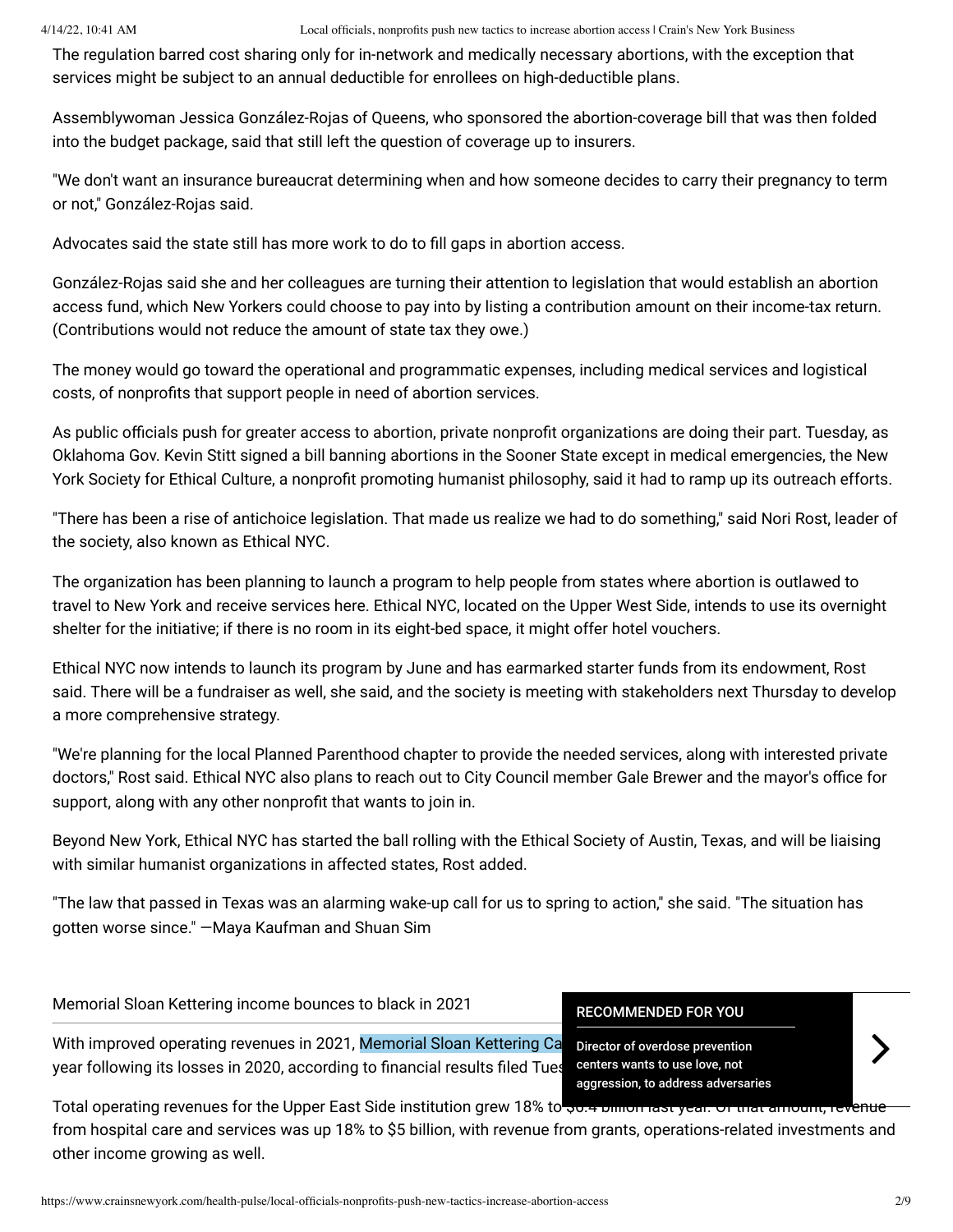Key drivers of the revenue rally were increased surgical procedures and clinic visits, as the Covid-19 pandemic improved throughout the year, according to MSK leadership. Grant and contract revenue also improved as clinical trial and research activity returned. Additionally, the institution received stronger philanthropic support, and it continued to receive relief funds from the federal Cares Act.

Memorial Sloan Kettering reported outpatient visits grew 30%, surgical cases were up 12%, admissions grew 5.8% and inpatient days rose 7%.

Total operating expenses for the year were up 6% to \$6.2 billion. Salary expenses grew 4% to \$3.3 billion, and the cost of supplies increased 9% to \$2.1 billion.

The organization saw an operational income gain of \$235 million last year, compared with a loss of \$417 million in 2020. It represented an operating margin of 3.7%, compared to minus 7.7% in 2020.

Memorial Sloan Kettering's nonoperating gains were modest, growing 1% to \$1 billion last year.

Combining operating and nonoperating income, and accounting for changes in pension and post-retirement benefit obligations, the institution recorded a net asset gain of \$1.4 billion last year, 4% higher than in 2020. Total net assets as of Dec. 31 were \$9.8 billion.

Memorial Sloan Kettering, founded in 1884, is one of 52 National Cancer Institute–designated comprehensive cancer centers across the country. –S.S.

Flatiron District mental health startup closes \$37 million Series B

Real has raised \$37 million in Series B funding to scale its membership-based platform for mental health care, it announced Tuesday.

The Flatiron District startup, which provides guided mental health programming and tools for \$13 per month, will invest the proceeds in marketing and plans to nearly double its roughly 50-person team, said CEO and founder Ariela Safira.

Safira said she has no timeline for that hiring, because she wants to keep the onboarding process and workflow sustainable while the startup looks to scale.

"It's really easy to raise a round and then hire insanely," she said.

Owl Ventures, a San Francisco-based venture capital firm that invests in education technology, led the all-equity round with participation from former Cityblock CEO Iyah Romm and chief health officer Dr. Sylvia Romm. Returning investors included Lightspeed Venture Partners, Female Founders Fund, Forerunner Ventures and BBG Ventures.

Real is also backed by celebrities Gwenyth Paltrow, Megan Rapinoe and Eric Kendricks.

The platform has thousands of users across the U.S., and Safira said it has onboarded a few employers over the past

year to test how it might offer a business-to-business model. It does not currently accept insurance but insurance but is covered by health and flexible savings accounts.

In addition to its app, Real also plans to offer therapist-led events at its b

Real was founded in 2020 and has raised \$53 million to date. —M.K.



## Therapy company establishes HQ and flagship in Flatiron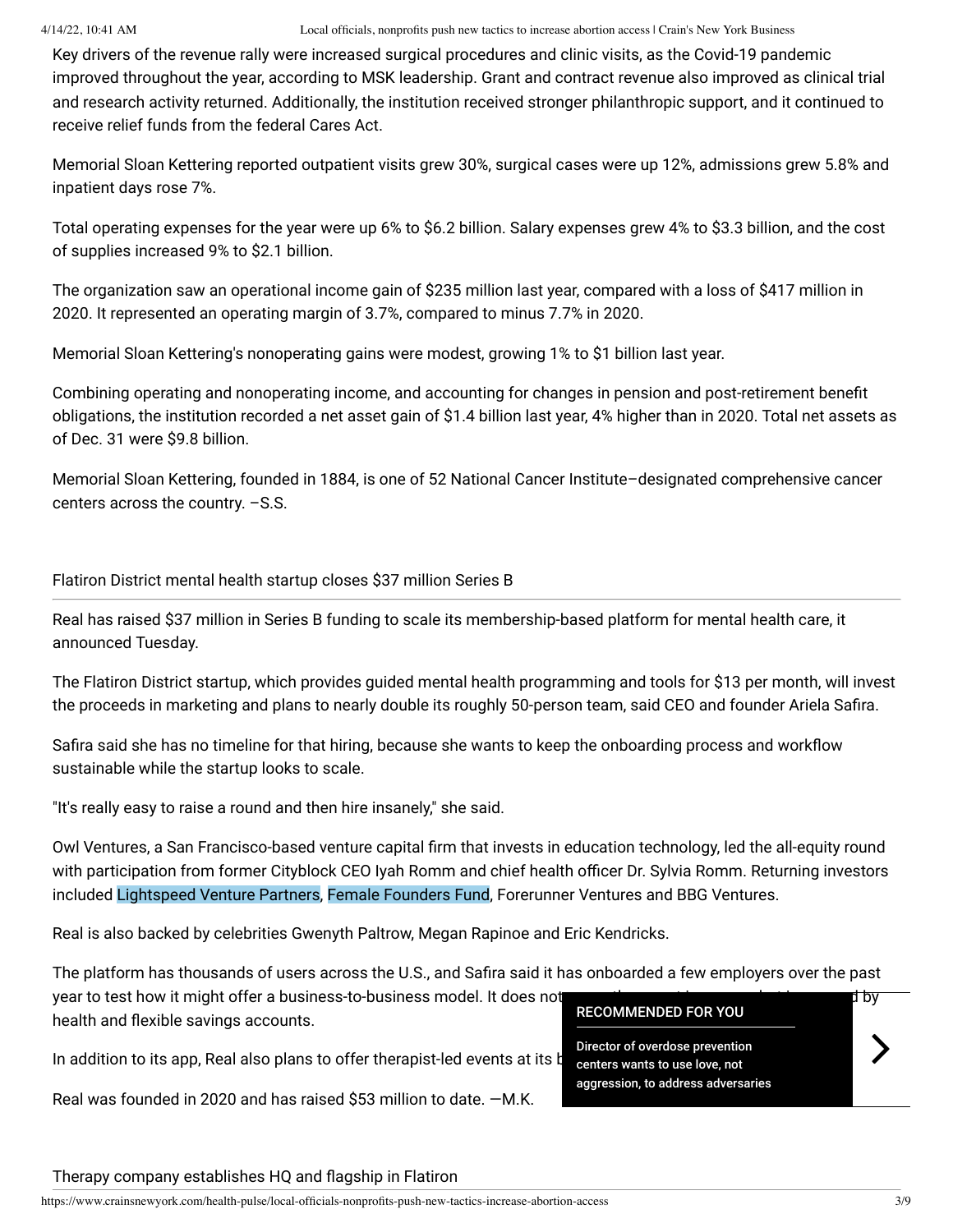Resilience Lab, a health-tech company providing mental health services, announced Wednesday that it has opened a flagship practice, which also will serve as its headquarters, in the Flatiron District.

The company offers individual and group therapy, available in person and virtually.

Resilience launched in July 2019, originally offering in-person services only.

"In March 2020, when Covid hit, we shut down all physical locations but one and shifted 100% of our activity online," said Marc Goldberg, co-founder and CEO. The company kept its Bryant Park location.

During the past six months, as pandemic conditions improved, Resilience started considering returning to in-person services, especially as its clinician team in the state grew to 130.

The company started scouting for a new flagship space in the fourth quarter of last year, and it decided on the Flatiron District, where it would build out six therapy spaces totaling 1,750 square feet. Five offices would be for individual therapy and one would be for group therapy.

As the space did not require much work, costs for setting up shop were about \$40,000, Goldberg said. The new place is projected to handle 500 sessions per week.

The offices are meant to support a hybrid model of in-person services and telehealth, where any clinician on its team can use the physical space for sessions as needed, Goldberg said.

"We decided it was important to have a hybrid model," he said, "where 20% of services will be in person and the remaining 80% will be through telehealth."

The flagship model—a large space with multiple offices for hybrid sessions—will serve as a blueprint for Resilience as it plans for expansions into other states in the Northeast, he said. By the end of June, the company expects to have a presence in nine states, from Maine to Pennsylvania, including its three existing ones: New York, New Jersey and Connecticut.

Steps to grow across the region are underway, with the company in talks with payers to be added into the network, Goldberg said. In New York, Resilience is in network with UnitedHealthcare and Humana, and in-network visits are currently 55% of its patient volume.

Resilience declined to disclose its funds raised to date, but it noted its revenue has grown 10% month over month since its launch. —S.S.

*Correction: Resilience's revenue growth was incorrectly stated in a previous version of this article.*

## AT A GLANCE

**MATERNAL MORTALITY:** The state Department of Health on Wednesday published the New York State Report of

Pregnancy-Associated Deaths in 2018." The report is the work of the New BECOMMENDED FOR VOLU and the New York State Maternal Mortality & Morbidity Advisory Council death and develop recommendations needed to improve the health and pregnancy-related deaths in 2018, resulting in a rate of 18.2 pregnancy-r findings included that 78% of the deaths were preventable, Black women

[RECOMMENDED FOR YOU](https://www.crainsnewyork.com/health-pulse/director-overdose-prevention-centers-wants-use-love-not-aggression-address-adversaries) Director of overdose prevention centers wants to use love, not aggression, to address adversaries  $\left\langle \right\rangle$ 

pregnancy-related causes than White women, and that in 46% of all pregnancy-related deaths, discrimination was identified as a probable or definite circumstance surrounding the death.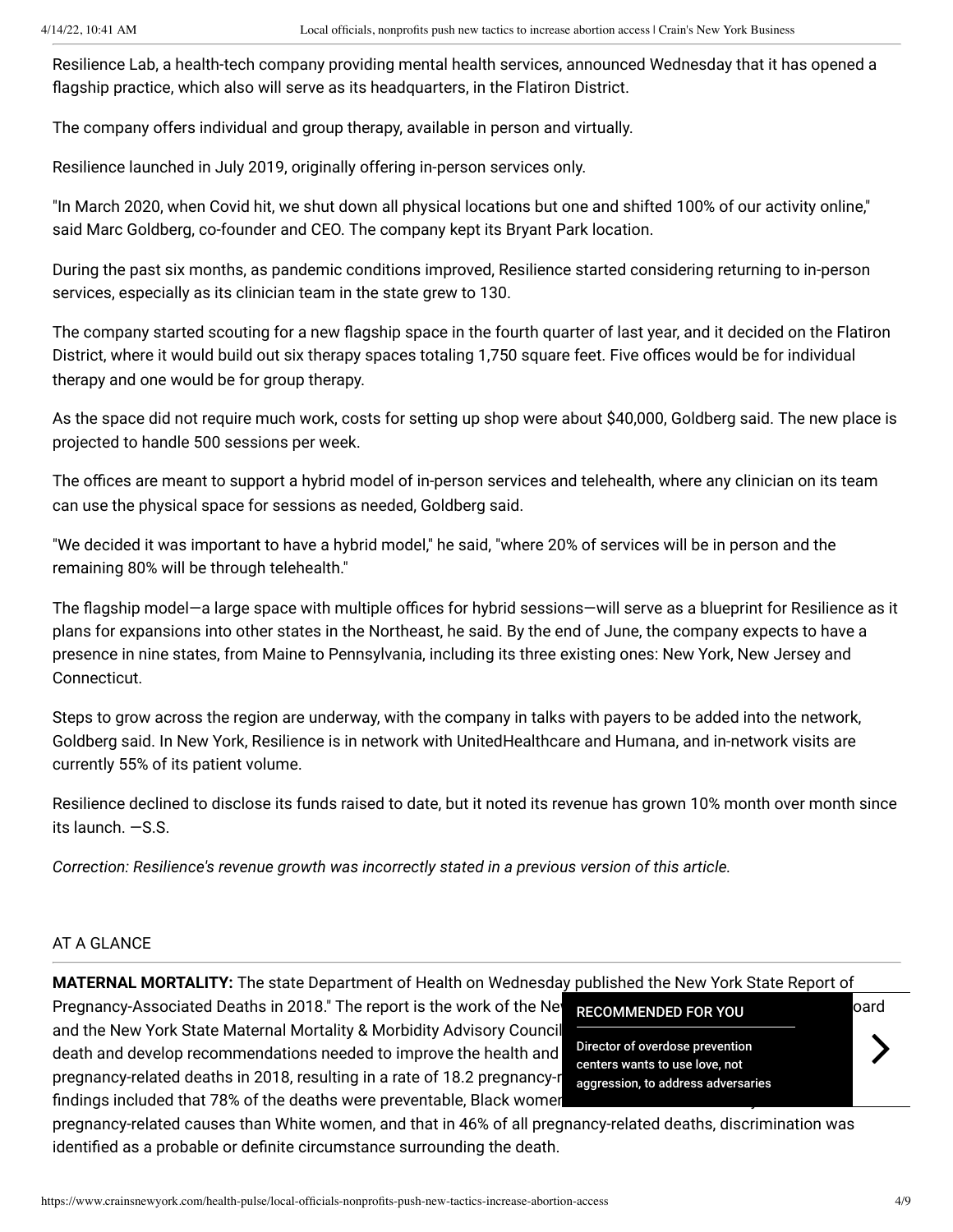**SUBVARIANT ALERT:** The state Department of Health on Wednesday issued an alert that two sub-lineages of the Covid-19 omicron BA.2 subvariant, BA.2.12 and BA.2.12.1, had likely been contributing to higher-than-average infections in Central New York. These sub-lineages have been estimated to be up to 27% more infectious than the original BA.2 variant, and account for above 90% of infections in the region. There is no evidence of increased disease severity of these sub-lineages, though the Health Department said it is closely monitoring for any changes.

**LYME'S FUNDAISER:** Project Lyme has raised \$1.3 million in its third annual gala, the Upper East Side nonprofit organization announced Wednesday. Proceeds will be used to support awareness and education about tick-borne diseases, research and advocacy for solutions.

**MASK MANDATE:** The Centers for Disease Control and Prevention on Wednesday said the federal mask mandate, which applies to travelers on planes, trains, some buses and in airports, will be extended through May 3. The mandate was originally set to expire April 18. The extension was from the result of the increased spread of the omicron variant, especially the BA.2 subvariant. The CDC also introduced a new Level 4 travel notice, which advises travelers of when they should not travel to a certain destination, regardless of vaccination status, until there is a clearer understanding of the Covid situation at that destination. The new level would become applicable on April 18.

**CORRECTION:** Sam Rivera was released in 1990. His year of release was incorrect in the previous version of the April 12 Health Pulse article "[Director of overdose prevention centers wants to use love, not aggression, to address](https://www.crainsnewyork.com/health-pulse/director-overdose-prevention-centers-wants-use-love-not-aggression-address-adversaries) adversaries."

**NEWSLETTER UPDATE:** The "Who's News" portion of "At a Glance" has transitioned to a paid product available online at [this link](https://www.crainsnewyork.com/whos-news) and in the Health Pulse newsletter. "Who's News" is a daily update of career transitions in the local health care industry. For more information on submitting a listing, please reach out to Debora Stein at dstein@crain.com.

**CONTACT US:** Have a tip about news happening in the local health care industry? Want to provide feedback about our coverage? Contact the Health Pulse team at Pulse@CrainsNewYork.com.

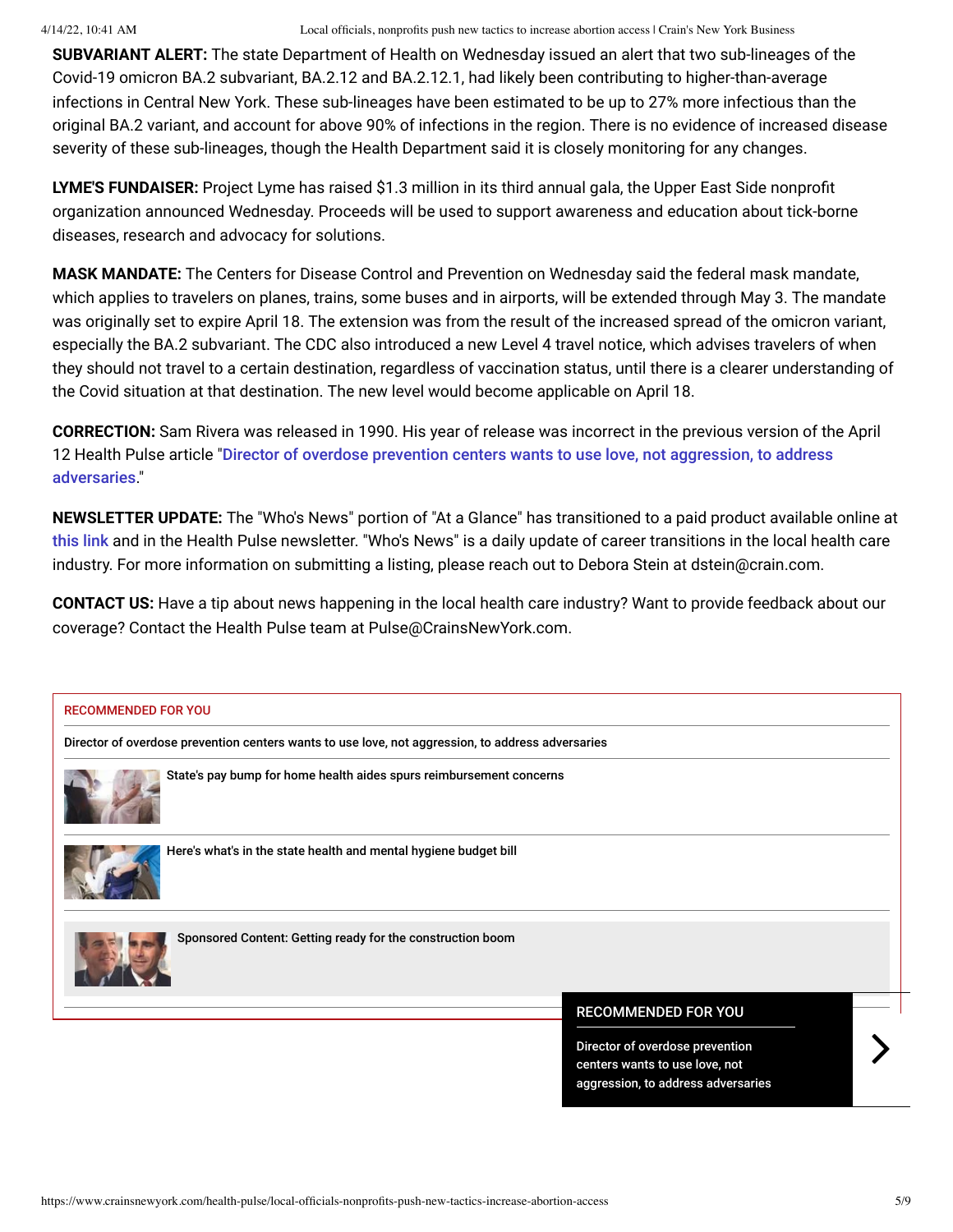#### SPONSORED CONTENT

## **[Cryptocurrency: next hedge fund](https://adclick.g.doubleclick.net/pcs/click?xai=AKAOjsuKt4jO4mH5VIEs40dEul8uITsF9riKka-adJaO-mHondtrj_QjLEg_TkLP-MwtkZ8x9jVRe9UnsDizZSr0qji7Y2DEfAgAj3K3McfKcjQ3H1nTsDnZL_CkG1NsRF5E1pEb4IYAqgRq0CbjVBVNnlpKHBm6HwtjS4lEM6VaLmNUBJN6piCBxUCnvKav6v_44yPqEopkrzSXujxaoOCyiGpZX1vXrUaYblfylUqSAz9tnfCuu4Z2n4wqOkr_2No_uZ4LRg-0RFfSClUxX0IYRNJ-5lyDHcbb3PDsqGhGq-jBzrS0ZsKXEGvkTiqEE74-aJQo12ecfSI&sig=Cg0ArKJSzLiGrZyD6CDUEAE&fbs_aeid=[gw_fbsaeid]&urlfix=1&adurl=https://www.crainsnewyork.com/custom-content-contributing-partners/grassi-cryptocurrency-next-hedge-fund-asset-class-leader-or) asset-class leader?**



Cryptocurrency may be volatile, but it can't be ignored as a rapidly rising asse class among hedge funds. As crypto markets continue to mature, funds can now engage in more sophisticated trad and hedging strategies.

[READ MOR](https://adclick.g.doubleclick.net/pcs/click?xai=AKAOjsuKt4jO4mH5VIEs40dEul8uITsF9riKka-adJaO-mHondtrj_QjLEg_TkLP-MwtkZ8x9jVRe9UnsDizZSr0qji7Y2DEfAgAj3K3McfKcjQ3H1nTsDnZL_CkG1NsRF5E1pEb4IYAqgRq0CbjVBVNnlpKHBm6HwtjS4lEM6VaLmNUBJN6piCBxUCnvKav6v_44yPqEopkrzSXujxaoOCyiGpZX1vXrUaYblfylUqSAz9tnfCuu4Z2n4wqOkr_2No_uZ4LRg-0RFfSClUxX0IYRNJ-5lyDHcbb3PDsqGhGq-jBzrS0ZsKXEGvkTiqEE74-aJQo12ecfSI&sig=Cg0ArKJSzLiGrZyD6CDUEAE&fbs_aeid=[gw_fbsaeid]&urlfix=1&adurl=https://www.crainsnewyork.com/custom-content-contributing-partners/grassi-cryptocurrency-next-hedge-fund-asset-class-leader-or)

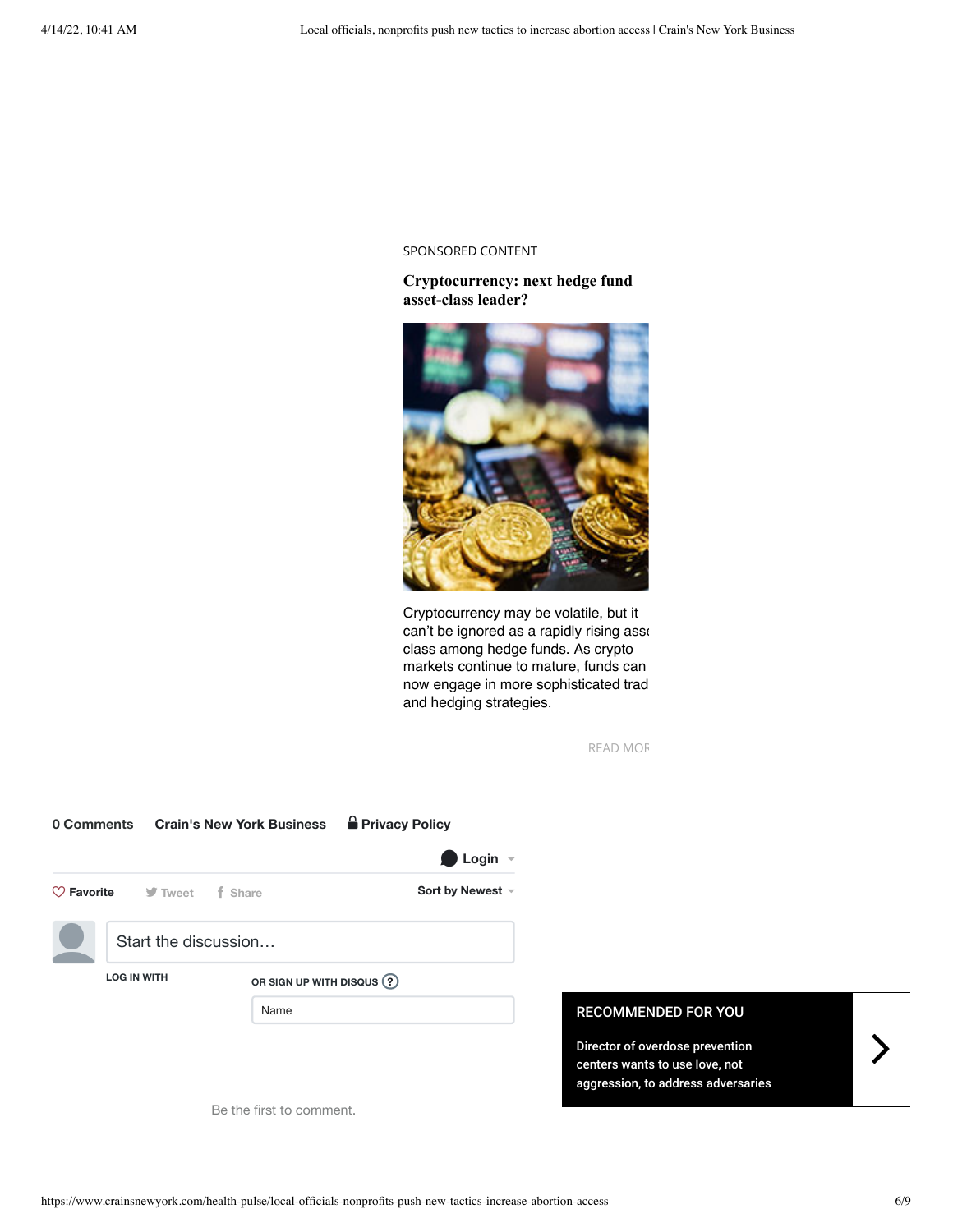| <b>GET OUR NEWSLETTERS</b>                                                                                                                                                                                                                                          |  |
|---------------------------------------------------------------------------------------------------------------------------------------------------------------------------------------------------------------------------------------------------------------------|--|
| Staying current is easy with Crain's news delivered straight to your inbox, free of charge. Click below to see everything we have to offer.                                                                                                                         |  |
| <b>Email Address</b>                                                                                                                                                                                                                                                |  |
| <b>SIGN UP HERE</b>                                                                                                                                                                                                                                                 |  |
|                                                                                                                                                                                                                                                                     |  |
| <b>CRAIN'S STUDENT OFFER</b>                                                                                                                                                                                                                                        |  |
| We offer a discounted rate through Student Beans for students with a valid .edu email address. For only \$35, you can get the leading source of<br>business news, anytime & anywhere, for an entire year.                                                           |  |
| <b>SUBSCRIBE TODAY!</b>                                                                                                                                                                                                                                             |  |
| <b>CONNECT WITH US</b>                                                                                                                                                                                                                                              |  |
| $\hat{\mathbf{\Theta}}$<br>(ම)<br>$\mathbf{\Phi}$<br>$\bf \Phi$                                                                                                                                                                                                     |  |
| <b>Our Mission</b><br>Crain's New York Business is the trusted voice of the New York business community-connecting businesses across the five boroughs by providing<br>analysis and opinion on how to navigate New York's complex business and political landscape. |  |
| <b>CRAIN'S NEW YORK BUSINESS</b>                                                                                                                                                                                                                                    |  |
| <b>CONTACT US</b>                                                                                                                                                                                                                                                   |  |
| 685 Third Avenue                                                                                                                                                                                                                                                    |  |
| New York, NY 10017<br>(212) 210-0100                                                                                                                                                                                                                                |  |
| Contact us                                                                                                                                                                                                                                                          |  |
| <b>FAQ</b>                                                                                                                                                                                                                                                          |  |
| Report a problem                                                                                                                                                                                                                                                    |  |
| Staff directory                                                                                                                                                                                                                                                     |  |
| RECOMMENDED FOR YOU<br>Crain jobs                                                                                                                                                                                                                                   |  |
| Director of overdose prevention<br><b>EVENTS</b><br>centers wants to use love, not<br>aggression, to address adversaries                                                                                                                                            |  |
| Submit Your Event                                                                                                                                                                                                                                                   |  |
| All Upcoming Events                                                                                                                                                                                                                                                 |  |